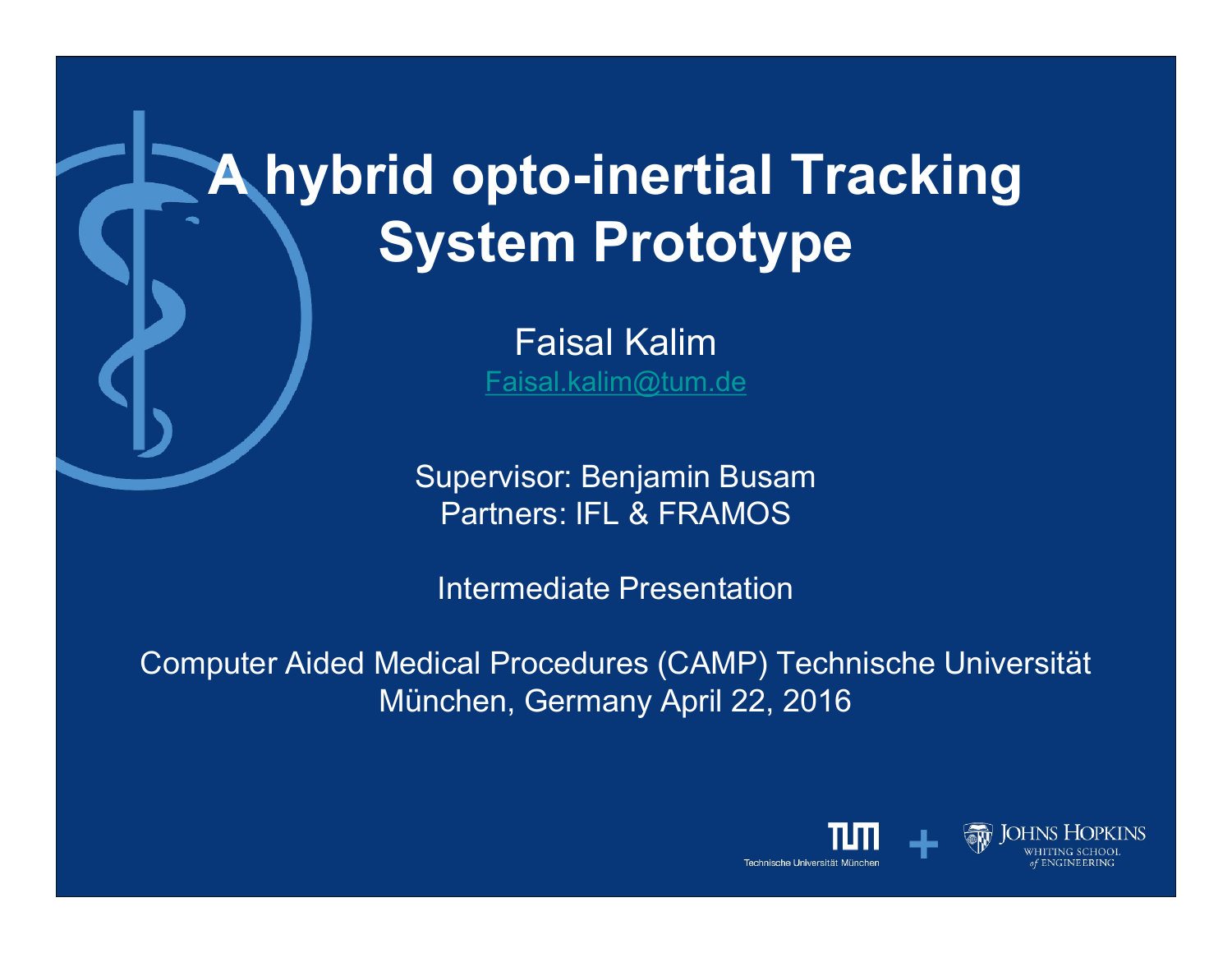## **Problem Statement**

To develop a software prototype that fuses the data streams of both an inertial measurement unit (IMU) and an optical tracking system (OTS)

## **Requirements and Specifications**

- $\triangleright$  Tracking
	- $\triangleright$  Tracking of device based on IMU data
	- $\triangleright$  Data Fusion
- $\triangleright$  Evaluation
	- $\triangleright$  Compare results of IMU based tracking to OTS
- $\triangleright$  GUI
	- $\triangleright$  Display individual + hybrid pose values





B. Busam – Optical Tracking for Medical Applications http://image.slidesharecdn.com/mpu6050-slides-160111030027/95/mpu6050-imu-with-arduino-5- 638.jpg?cb=1455865197

**A hybrid opto-inertial Tracking System Prototype - Faisal Kalim**

May 27, 2016 Slide 2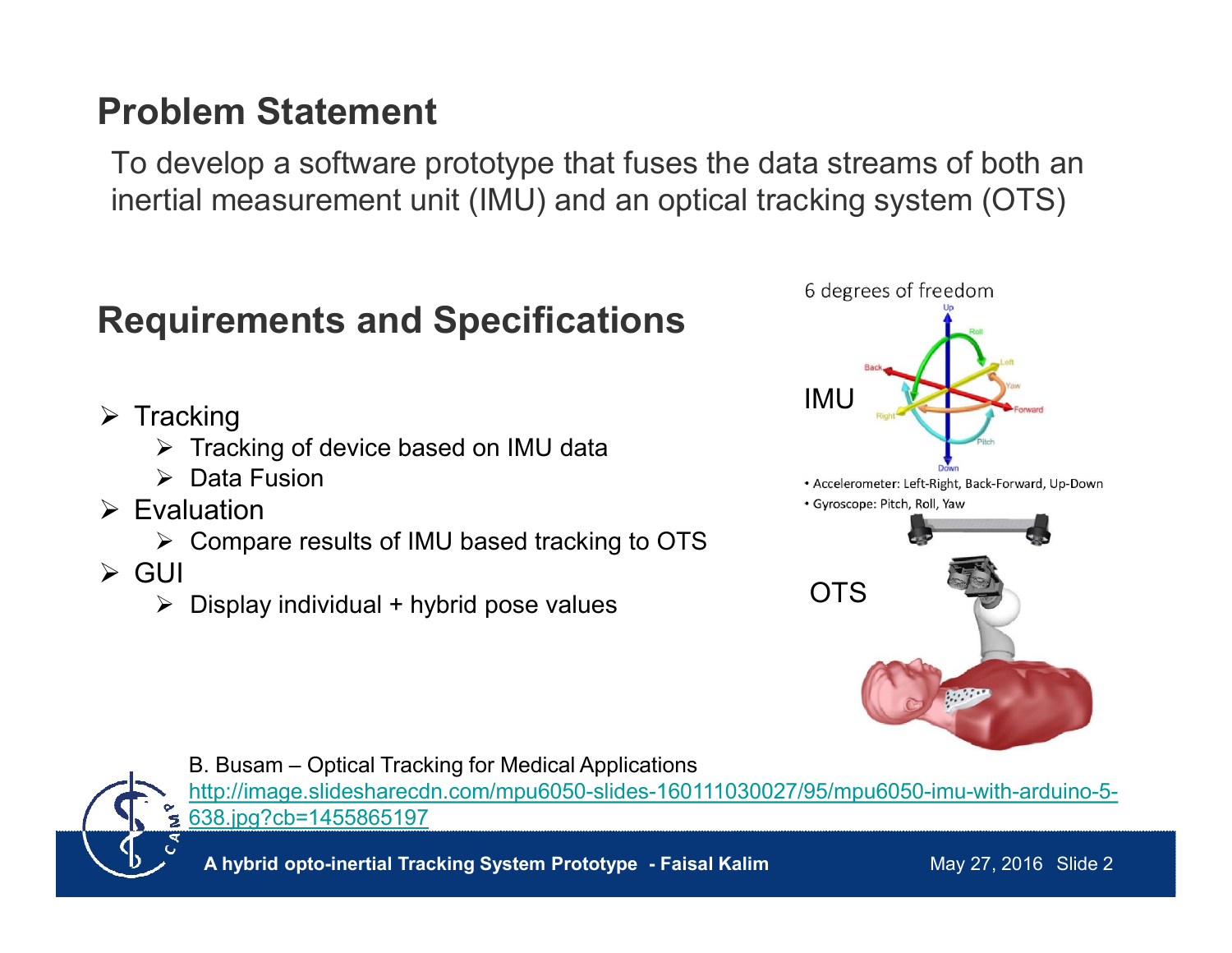## **Current Status**

- $\triangleright$  IMU interfacing with computer
- Calibration of IMU



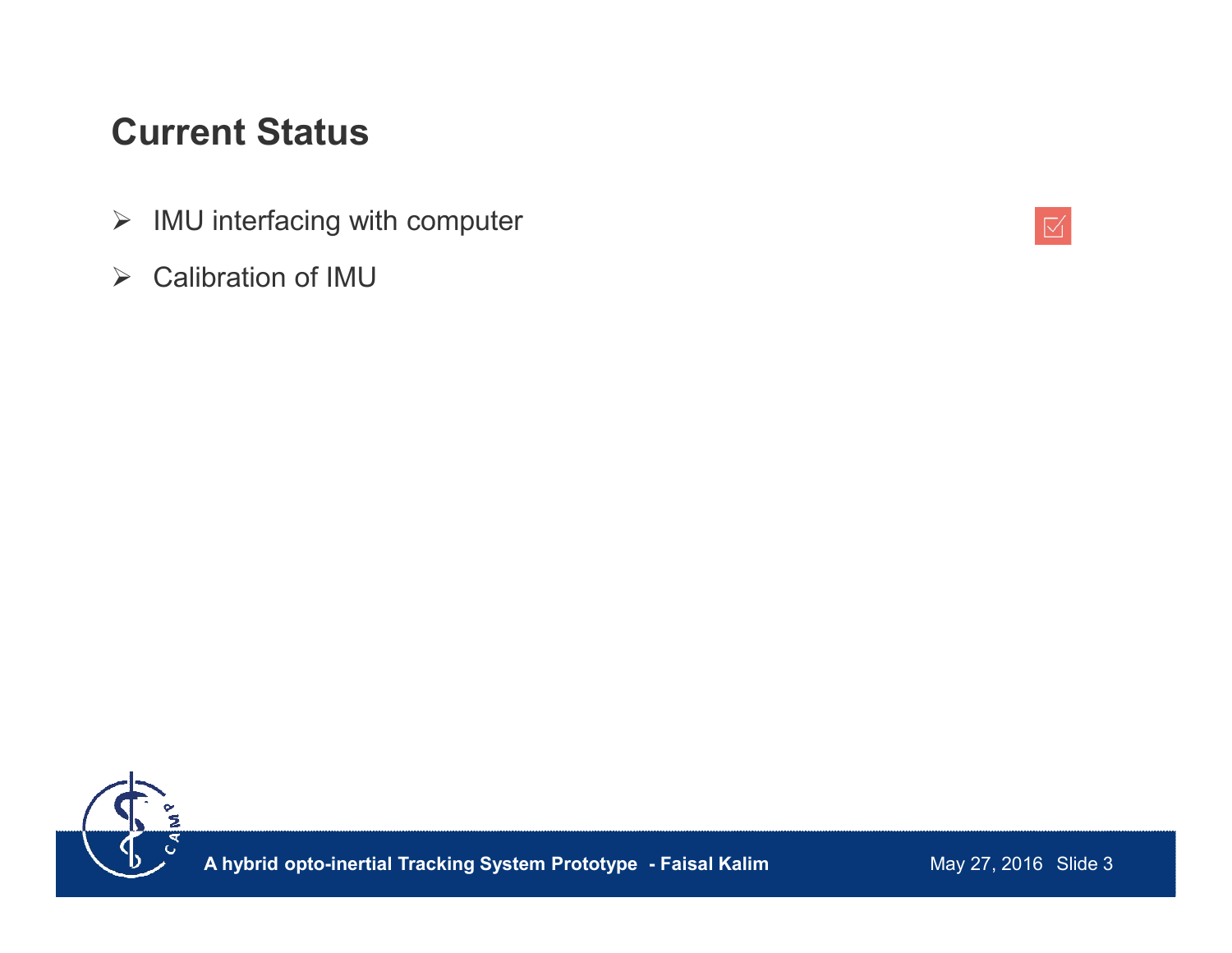## **Calibration of Accelerometer**

- **≻** Calibration Model
- **▶ Calibration Method** 
	- $\triangleright$  Measurements in different static position
	- $\triangleright$  Net acceleration in static condition equals g
	- **►** Gauss-Newton nonlinear optimization
- $\triangleright$  Results

$$
\triangleright M = \begin{pmatrix} 0.9992 & -0.0012 & 0.0090 \\ -0.0012 & 0.9976 & -0.0195 \\ 0.0090 & -0.0195 & 0.9971 \end{pmatrix} B = \begin{pmatrix} -0.0266 \\ 0.0095 \\ 0.0218 \end{pmatrix}
$$

$$
\begin{bmatrix}\nAx \\
Ay \\
Az\n\end{bmatrix} = \begin{bmatrix}\n1 & Mxy & Mxz \\
Myx & 1 & Myz \\
Mzx & Mzy & 1\n\end{bmatrix} * \begin{bmatrix}\nSx \\
Sy \\
Sz\n\end{bmatrix} * \begin{bmatrix}\nVx & Bx \\
Vy & -By \\
Vz & Bz\n\end{bmatrix}
$$





Iuri Frosio, Federico Pedersini, N. Alberto Borghese "Autocalibration of MEMS Accelerometers" IEEE TRANSACTIONS ON INSTRUMENTATION AND MEASUREMENT, VOL. 58, NO. 6, JUNE 2009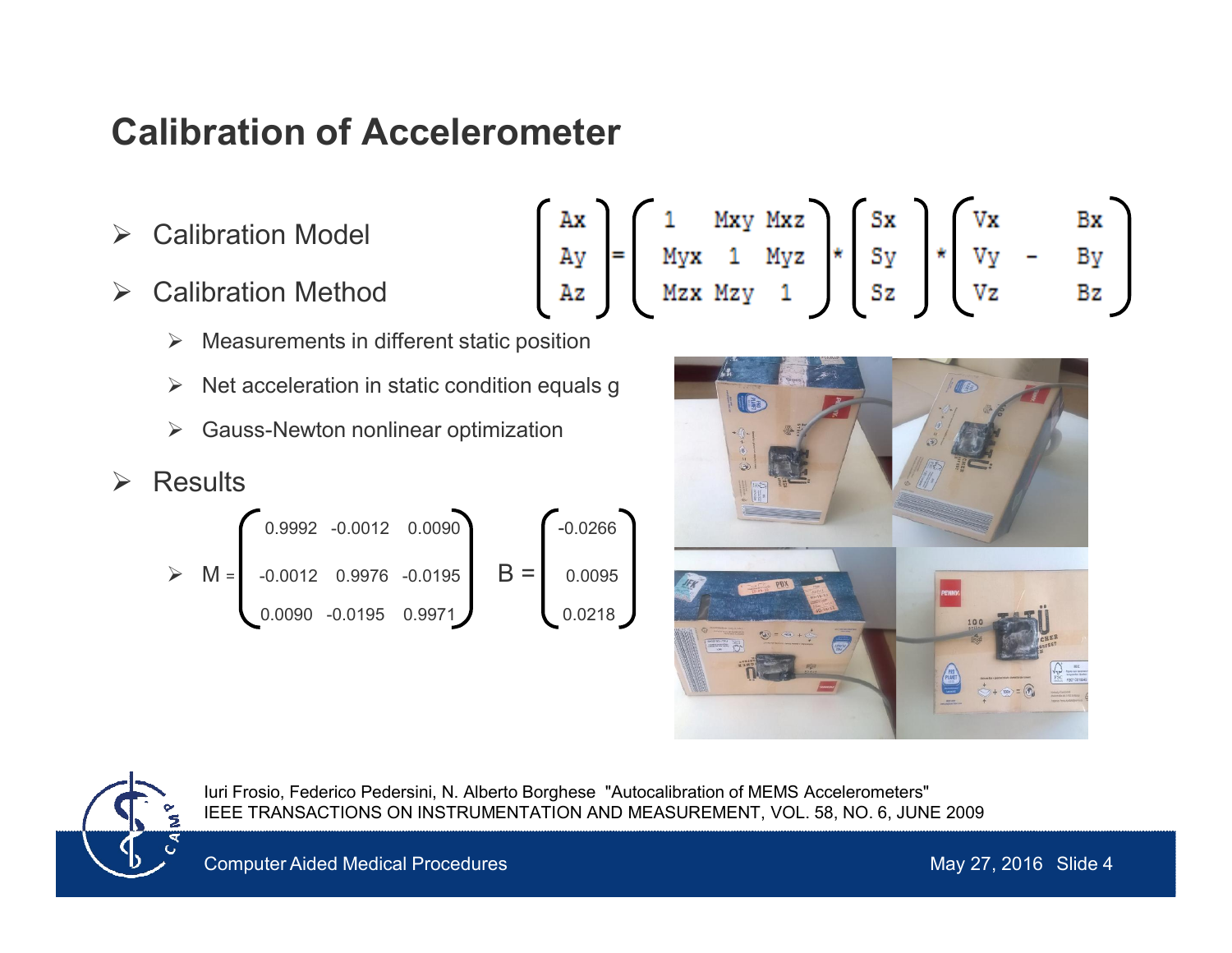## **Current Status**

- $\triangleright$  IMU interfacing with computer
- Calibration of IMU
	- $\triangleright$  Gyroscope calibration pending
- $\triangleright$  Kalman filtering



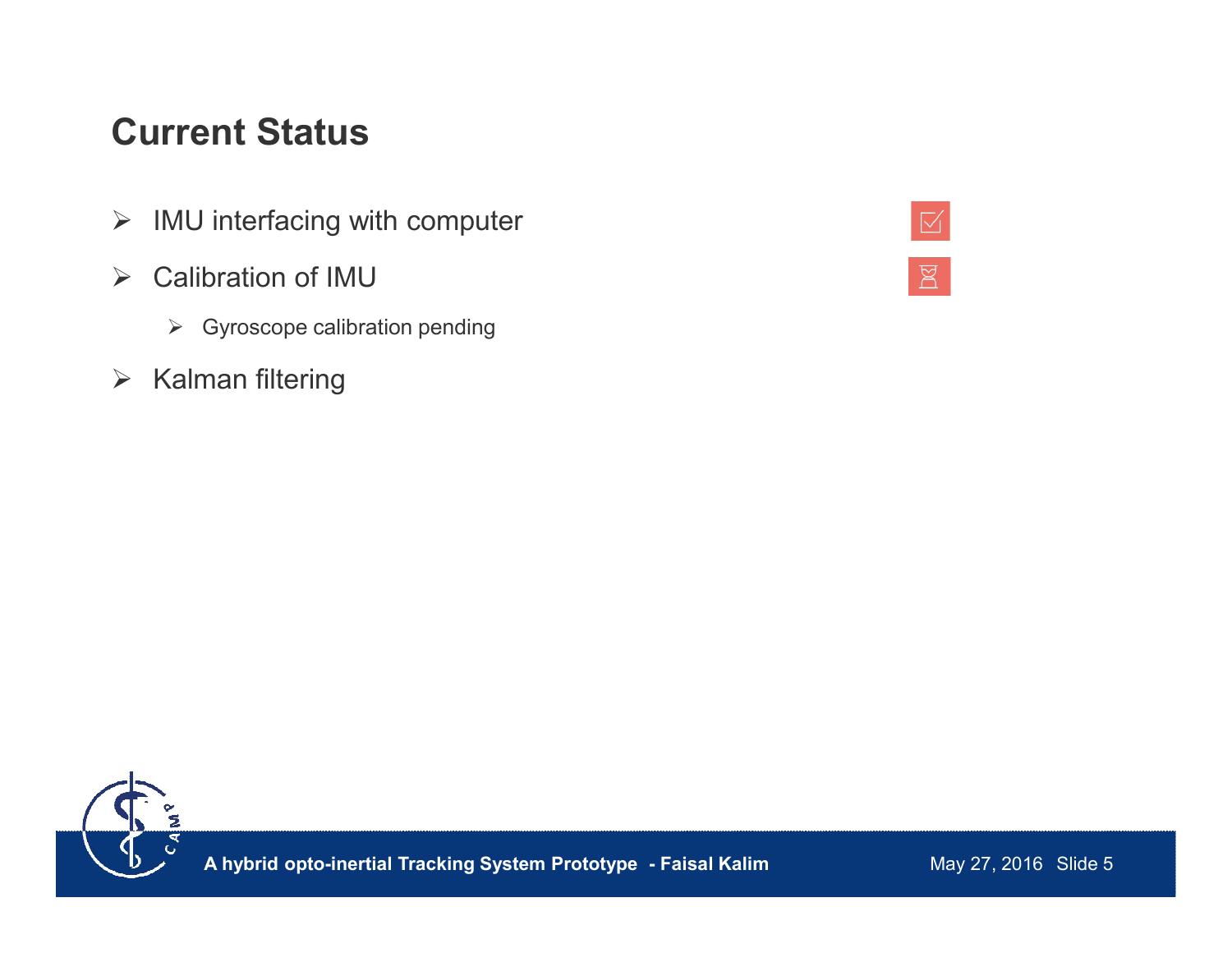# **Kalman Filtering**

- State Vector
- Process Model
- Measurement Model
- Kalman Filter Cycle

$$
\mathbf{x} = (x, y, z, \dot{x}, \dot{y}, \dot{z}, \ddot{x}, \ddot{y}, \ddot{z})^T
$$

$$
\mathbf{x}_k = A\mathbf{x}_{k-1} + B\mathbf{u}_k + \mathbf{w}_{k-1}
$$

$$
\mathbf{z}_k = H\mathbf{x}_k + \mathbf{v}_k
$$



http://campar.in.tum.de/Chair/KalmanFilter



https://upload.wikimedia.org/wikipedia/commons/thumb/a/a5/Basic\_concept\_of\_Kalman filtering.svg/800px-Basic\_concept\_of\_Kalman\_filtering.svg.png

Computer Aided Medical Procedures May 27, 2016 Slide 6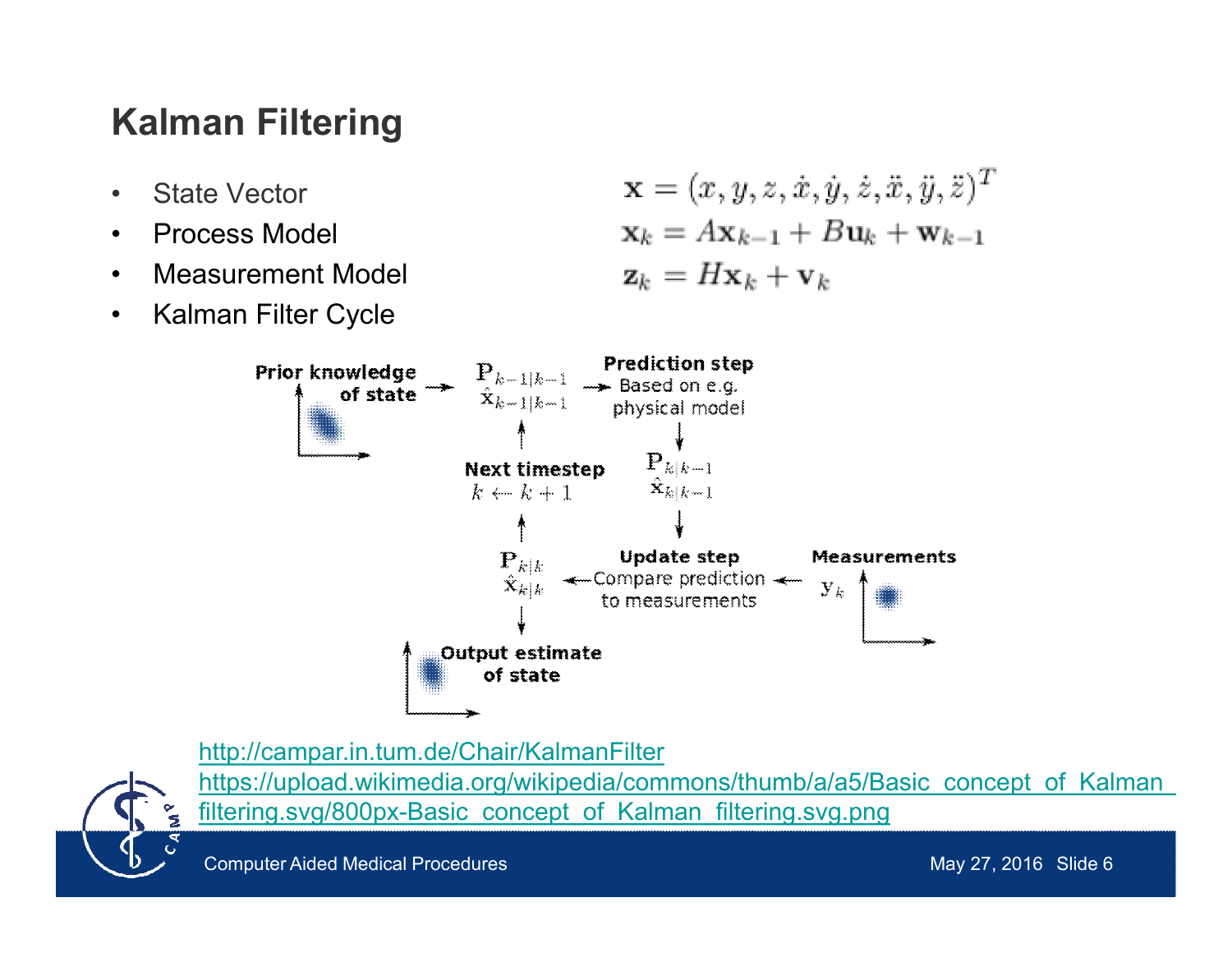#### **Kalman filtering of accelerometer data**



Ξ  $\mathbf{c}^{\mathbf{z}}$ 

Computer Aided Medical Procedures May 27, 2016 Slide 7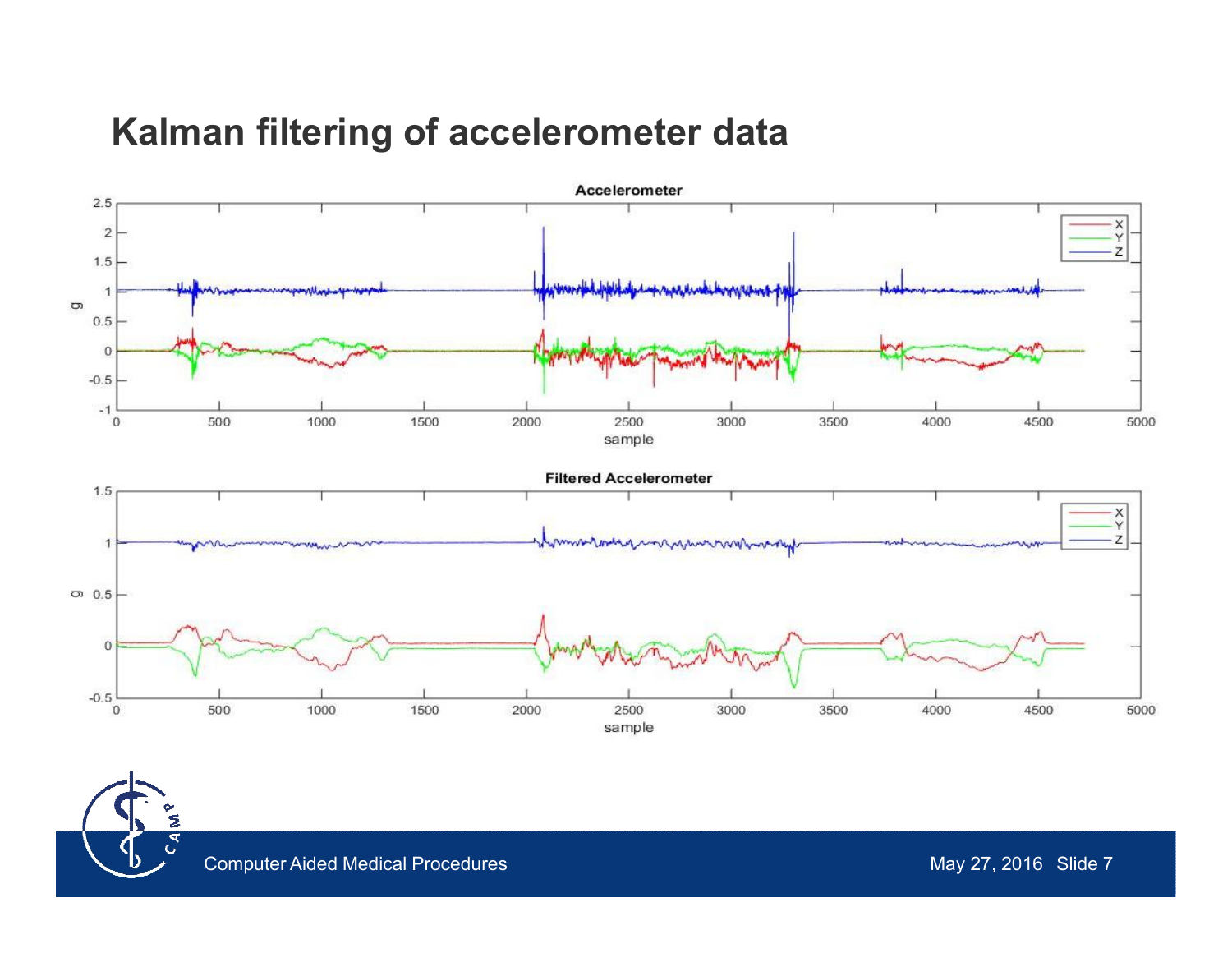# **Current Status**

- $\triangleright$  IMU interfacing with computer
- $\triangleright$  Calibration of IMU
	- $\triangleright$  Gyroscope calibration pending
- $\triangleright$  Kalman filtering
- $\triangleright$  Pose Estimation
	- $\triangleright$  Yaw, Pitch and Roll estimated by AHRS algorithm

(http://www.x-io.co.uk/open-source-imu-and-ahrs-algorithms/ )

- $\triangleright$  Tilt compensated acceleration
	- $\triangleright$  Conversion from IMU frame of reference to earth frame of refrence
- $\triangleright$  Writing code for position and pose estimation









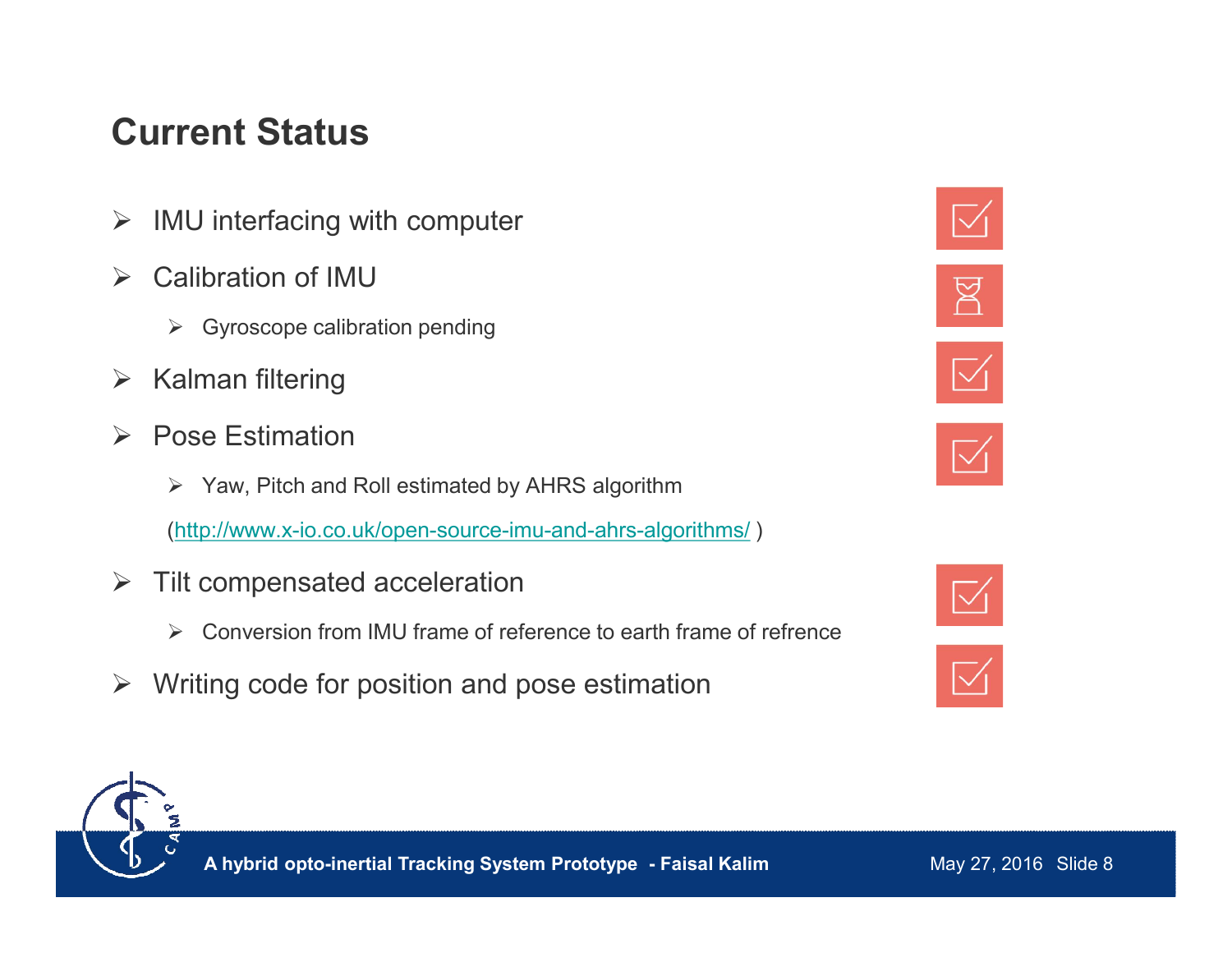# **Challenges Faced**

- $\triangleright$  Position estimation is extremely challenging
	- $\triangleright$  Precise calibration of IMU
	- $\triangleright$  Navigation grade IMU is more precise
	- $\triangleright$  How to take into account centripetal acceleration

|                 | Accelerometer<br><b>Bias Error</b> | Horizontal Position Error [m] |                  |                   |                   |
|-----------------|------------------------------------|-------------------------------|------------------|-------------------|-------------------|
| Grade           | [mg]                               | 1s                            | 10s              | 60s               | 1hr               |
| Navigation      | 0.025                              | $0.13$ mm                     | $12 \text{ mm}$  | 0.44 <sub>m</sub> | $1.6 \mathrm{km}$ |
| <b>Tactical</b> | 0.3                                | $1.5 \text{ mm}$              | $150 \text{ mm}$ | 5.3 <sub>m</sub>  | 19 km             |
| Industrial      | 3                                  | $15 \text{ mm}$               | 1.5 <sub>m</sub> | 53 <sub>m</sub>   | 190 km            |
| Automotive      | 125                                | 620 mm                        | 60 <sub>m</sub>  | 2.2 km            | 7900 km           |

# **Pending Tasks**

- **► Gyroscope Calibration**
- Co-Calibration of OTS Pose and IMU Pose
- $\triangleright$  Data Fusion
- $\triangleright$  GUI



http://www.vectornav.com/support/library/imu-and-ins#unaided-position-estimate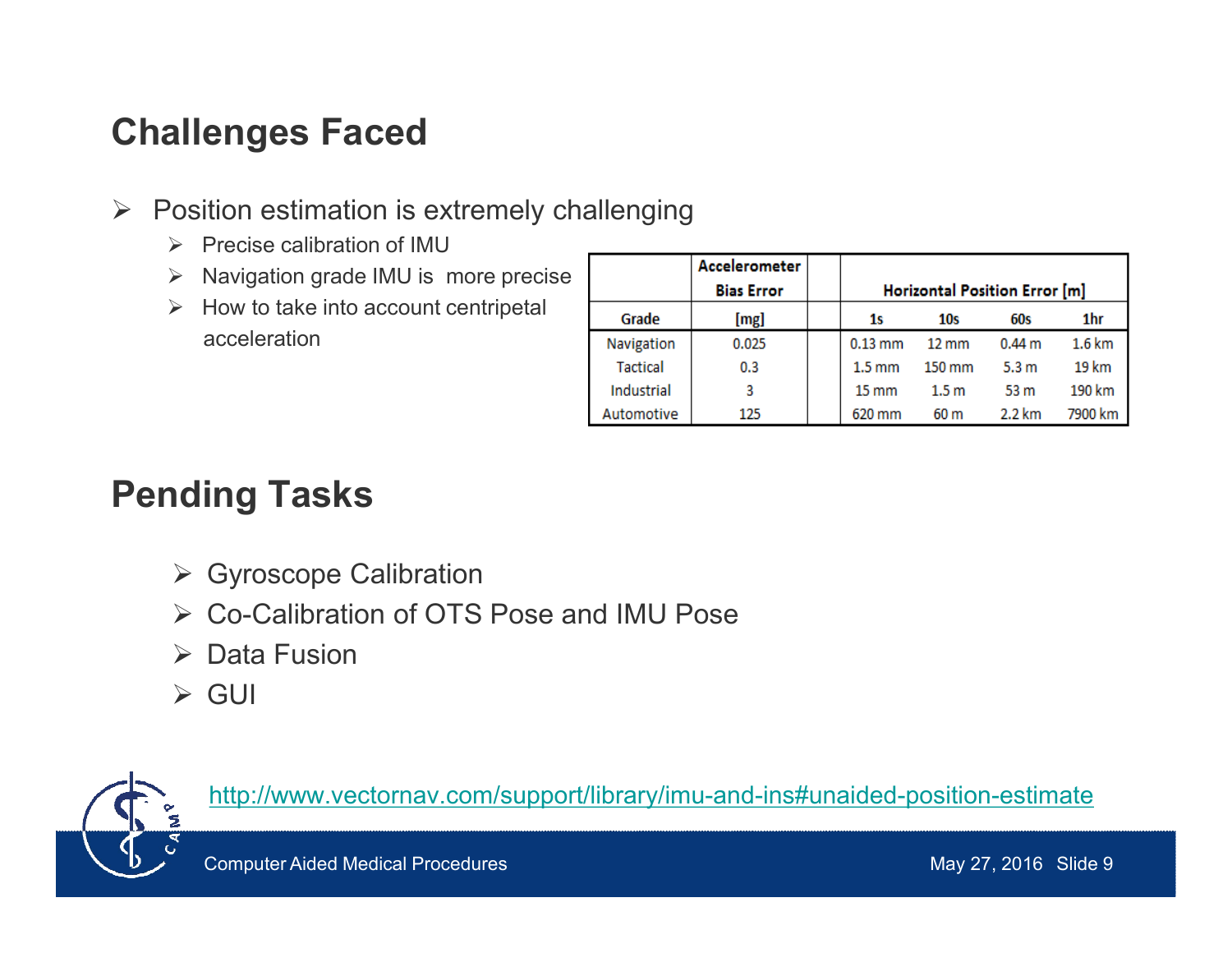# **Gantt Chart [1]**





 $\mathcal{C}^{\mathbf{z}}$ 

**A hybrid opto-inertial Tracking System Prototype - Faisal Kalim**